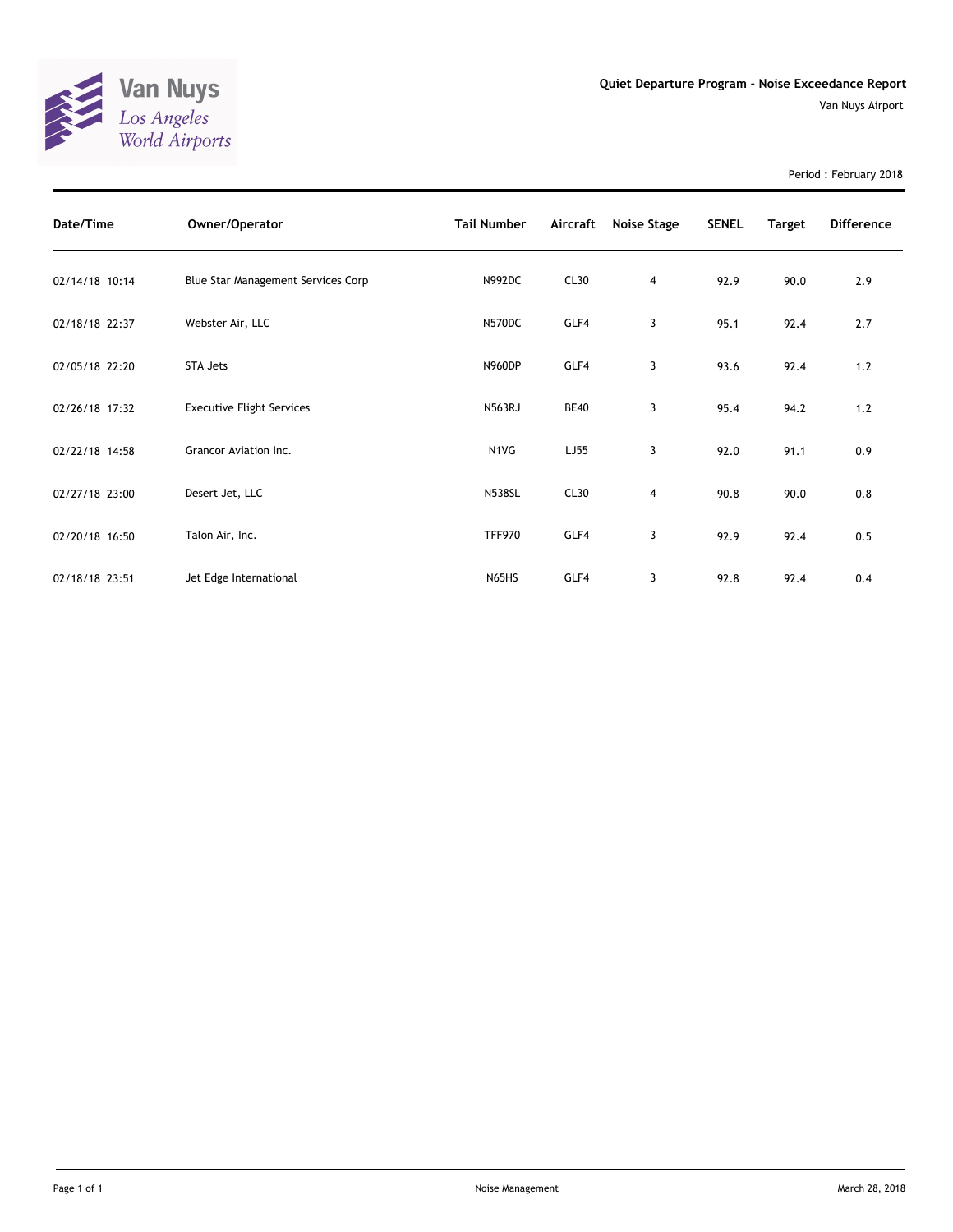

Period : February 2018

| Owner/Operator                                      | <b>Departures Exceeding</b><br><b>Target Noise Level</b> | <b>Total Southbound</b><br><b>Jet Departures</b> |
|-----------------------------------------------------|----------------------------------------------------------|--------------------------------------------------|
| Blue Star Management Services Corp                  | 1                                                        | $\mathbf{1}$                                     |
| <b>Executive Flight Services</b>                    | $\mathbf{1}$                                             |                                                  |
| Grancor Aviation Inc.                               |                                                          |                                                  |
| Webster Air, LLC                                    |                                                          |                                                  |
| Talon Air, Inc.                                     |                                                          | 6                                                |
| Desert Jet, LLC                                     |                                                          | 10                                               |
| STA Jets                                            | 1                                                        | 14                                               |
| Jet Edge International                              | 1                                                        | 54                                               |
| 4236, LLC                                           | 0                                                        | $\mathbf{1}$                                     |
| 5664 Chalon, LLC                                    | 0                                                        | 1                                                |
| 650 Leasing, LLC                                    | 0                                                        |                                                  |
| 812KC, LLC                                          | 0                                                        |                                                  |
| AC Travel, LLC                                      | 0                                                        |                                                  |
| Aerotron Servicios Aereos Corporativos, SA de CV    | 0                                                        |                                                  |
| Air Finance Corporation                             | 0                                                        |                                                  |
| Air Invest Vagyonkazelo Kft                         | 0                                                        |                                                  |
| Air Rutter International DBA JetFlite International | 0                                                        |                                                  |
| Air7, LLC                                           | 0                                                        | 1                                                |
| Aircraft Guaranty Corporation                       | 0                                                        |                                                  |
| Aircraft Services Group Inc                         | 0                                                        |                                                  |
| Airdine, LLC                                        | 0                                                        |                                                  |
| AirKraft One, LLC                                   | 0                                                        |                                                  |
| Al Dodds Aviation, Inc.                             | 0                                                        |                                                  |
| Allen Lund Company, Inc.                            | 0                                                        |                                                  |
| Alticor, Inc.                                       | 0                                                        |                                                  |
| Altria Client Services, Inc.                        | 0                                                        |                                                  |
| Ambrose Corporation                                 | 0                                                        |                                                  |
| American Jet International Corp.                    | 0                                                        |                                                  |
| A-OK Jets, Inc.                                     | 0                                                        |                                                  |
| <b>AOSky Corporation</b>                            | 0                                                        |                                                  |
| Apegasus LLC                                        | 0                                                        |                                                  |
| Ariztar, LLC                                        | 0                                                        |                                                  |
| A-Ron Resources, LLC                                | 0                                                        | 1                                                |
| ARP Holdings II, LLC                                | 0                                                        | 1                                                |
| AS Aviation Holdings, LLC                           | 0                                                        |                                                  |
| AURORA AIRCRAFT LLC                                 | 0                                                        | 1                                                |
| Avatar Wings, LLC                                   | 0                                                        | 1                                                |
| B & G Leasing, LLC                                  | 0                                                        | 1                                                |
| B L Aircraft Services, Inc.                         | 0                                                        | 1                                                |
| Bakersfield Jet Center by Loyds Aviation            | 0                                                        | 1                                                |
| <b>BAM Aviation, LLC</b>                            | 0                                                        | $\mathbf{1}$                                     |

The Van Nuys Airport Fly Friendly - Quiet Departure Program asks that operators of jet aircraft use manufacturer's or NBAA quiet departure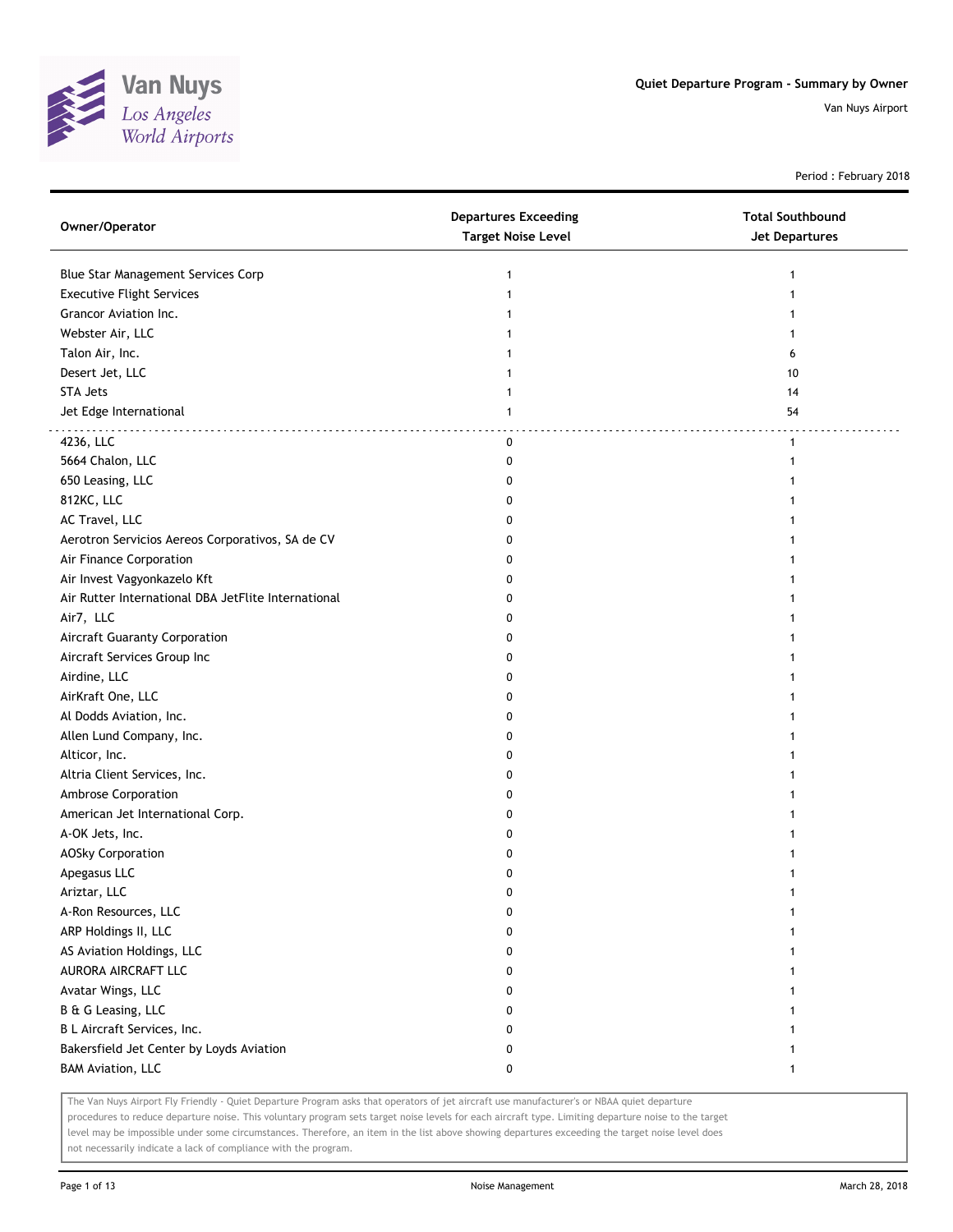

Period : February 2018

| Owner/Operator                         | <b>Departures Exceeding</b><br><b>Target Noise Level</b> | <b>Total Southbound</b><br>Jet Departures |
|----------------------------------------|----------------------------------------------------------|-------------------------------------------|
| Banc of America Leasing & Capital, LLC | 0                                                        |                                           |
| <b>Bank of Utah Trustee</b>            | 0                                                        |                                           |
| Baxalta Incorporated                   | 0                                                        |                                           |
| Bay Jet, LLC                           | 0                                                        |                                           |
| Beijing Capital Airlines Company, Ltd. | 0                                                        |                                           |
| Beverly Hills Exotic Collection, LLC   | 0                                                        |                                           |
| BILSON DAVID L TRUSTEE                 | 0                                                        |                                           |
| Black Diamond Aviation, Inc.           | 0                                                        |                                           |
| <b>BLM Aviation, LLC</b>               | 0                                                        |                                           |
| Bluebird Owner, LLC                    | 0                                                        |                                           |
| Bombardier Aerospace Corp              | 0                                                        |                                           |
| Bopper Airways, LLC                    | 0                                                        |                                           |
| British Creek Air, LLC                 | 0                                                        |                                           |
| <b>Broad LLC</b>                       | 0                                                        |                                           |
| BSI Holdings II, LLC                   | 0                                                        |                                           |
| C.C. Calzone, LLC                      | 0                                                        |                                           |
| Capital Challenge, LLC                 | 0                                                        |                                           |
| CAS Transportation, LLC                | 0                                                        |                                           |
| Cathexis Oil & Gas, LLC                | 0                                                        |                                           |
| Cavendish Investing, Ltd.              | 0                                                        |                                           |
| CCH Aviation, LLC                      | 0                                                        |                                           |
| CDS Aviation, LLC                      | 0                                                        |                                           |
| Central City Wrecking, Inc.            | 0                                                        |                                           |
| Central Management Services II LLC     | 0                                                        |                                           |
| Central Missouri Aviation, Inc         | 0                                                        |                                           |
| Clemens Aviation Management, LLC       | 0                                                        |                                           |
| CNSKI, LLC                             | 0                                                        |                                           |
| COCA-COLA CO                           | 0                                                        |                                           |
| Columbia Collier Properties LLC        | 0                                                        |                                           |
| COMAIR Inc.                            | 0                                                        |                                           |
| Comtran International, Inc.            | 0                                                        |                                           |
| Corporate Air, LLC                     | 0                                                        |                                           |
| Corporate Fleet Services, LLC          | 0                                                        |                                           |
| Crescent Heights Sales, Inc.           | 0                                                        |                                           |
| Crestmont 65, LLC                      | 0                                                        |                                           |
| Critical Air Response Enterprises, LLC | 0                                                        |                                           |
| CTP Holdings, Inc.                     | 0                                                        |                                           |
| CTS AIRCRAFT LLC                       | 0                                                        |                                           |
| Cusick Aviation, LLC                   | 0                                                        |                                           |
| Custom Jet Charters, LLC               | 0                                                        |                                           |
| Cypress-Mustang, LLC                   | 0                                                        | 1                                         |

The Van Nuys Airport Fly Friendly - Quiet Departure Program asks that operators of jet aircraft use manufacturer's or NBAA quiet departure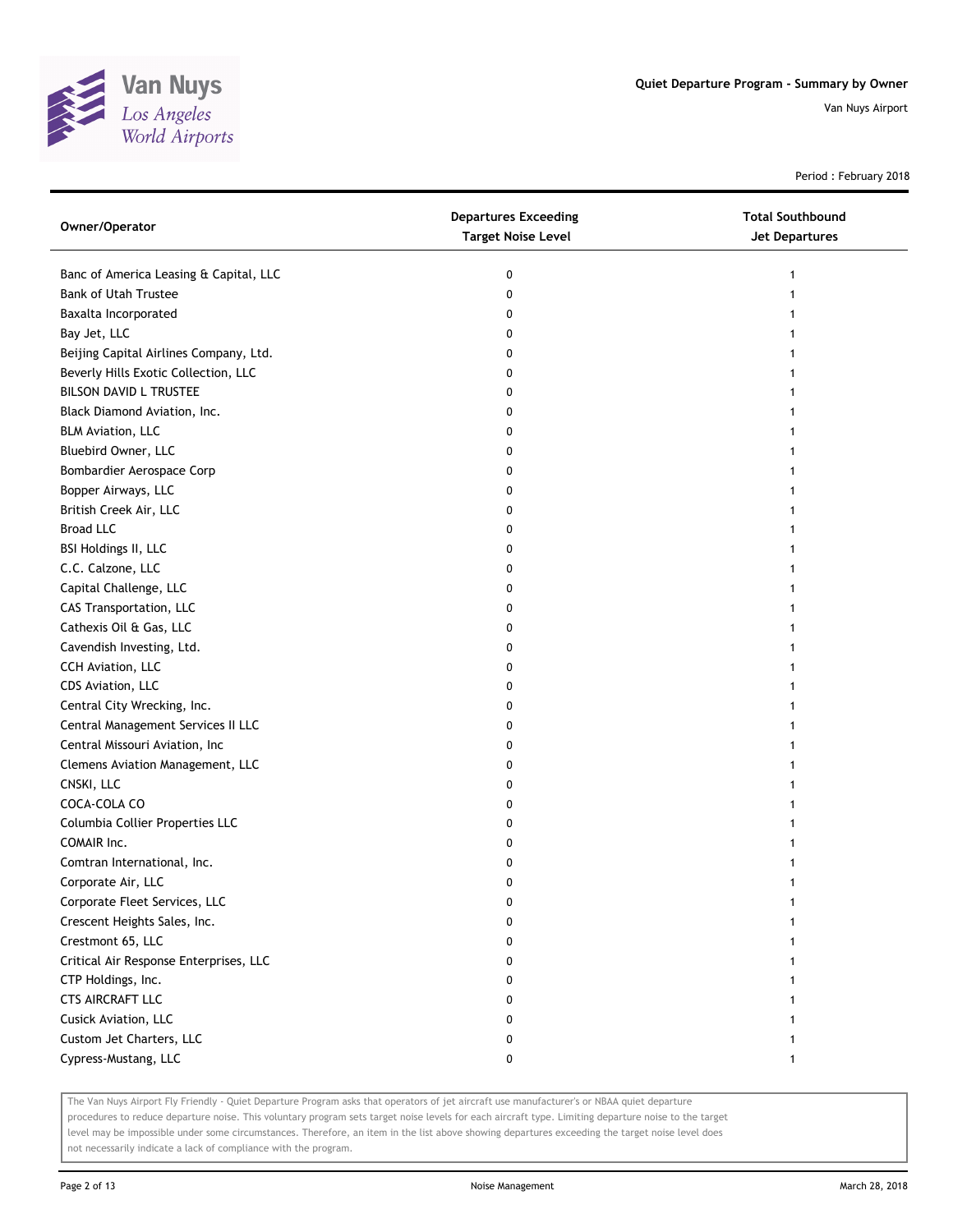

Period : February 2018

| Owner/Operator                             | <b>Departures Exceeding</b><br><b>Target Noise Level</b> | <b>Total Southbound</b><br>Jet Departures |
|--------------------------------------------|----------------------------------------------------------|-------------------------------------------|
| Cyprus Center Services, Inc.               | 0                                                        |                                           |
| DAA Services, LLC                          | 0                                                        |                                           |
| DeBartolo Property Group Flight Department | 0                                                        |                                           |
| Delta Private Jets, Inc.                   | 0                                                        |                                           |
| Disney Aviation Group                      | 0                                                        |                                           |
| DMA Leasing, LLC                           | 0                                                        |                                           |
| Echo Leasing, LLC                          | 0                                                        |                                           |
| Edgewood Properties, Inc.                  | 0                                                        |                                           |
| EJS Executive Jet Shares II, Inc.          | 0                                                        |                                           |
| Elefan, LLC                                | 0                                                        |                                           |
| Encore Flight School                       | 0                                                        |                                           |
| <b>ENTRAIGUES MARIA</b>                    | 0                                                        |                                           |
| EPC Aircraft Sales, LLC                    | 0                                                        |                                           |
| Erin Air, Inc.                             | 0                                                        |                                           |
| Ernie Ball, Inc.                           | 0                                                        |                                           |
| Everair, LLC                               | 0                                                        |                                           |
| Execujet (UK) Ltd.                         | 0                                                        |                                           |
| Executive Fliteways, Inc.                  | 0                                                        |                                           |
| Fair Wind Air Charter                      | 0                                                        |                                           |
| Falcon Aviation Services, LLC              | 0                                                        |                                           |
| Falcon Point Aviation, LLC                 | 0                                                        |                                           |
| Farsight Technologies, Inc.                | 0                                                        |                                           |
| FAULKNER WILLIAM F                         | 0                                                        |                                           |
| FE 5218, LLC                               | 0                                                        |                                           |
| Fifth Third Equipment Finance Company      | 0                                                        |                                           |
| FJ900, Inc.                                | 0                                                        |                                           |
| Fleet Unlimited, Inc.                      | 0                                                        |                                           |
| Flexjet, LLC                               | 0                                                        |                                           |
| Flightworks                                | 0                                                        |                                           |
| Flightworks, LLC                           | 0                                                        |                                           |
| Flying Mustang, LLC                        | 0                                                        |                                           |
| Flyteme Aviation, LLC                      | 0                                                        |                                           |
| FM Aircraft, LLC                           | 0                                                        |                                           |
| FUGA, Inc.                                 | 0                                                        |                                           |
| Gama Aviation LLC                          | 0                                                        |                                           |
| Giostyle                                   | 0                                                        |                                           |
| <b>Glass Enterprises</b>                   | 0                                                        |                                           |
| Global Air Charters, Inc.                  | 0                                                        |                                           |
| Global Aircraft, LLC                       | 0                                                        |                                           |
| Globus Aviation, LLC                       | 0                                                        |                                           |
| GNLD International, LLC                    | 0                                                        | $\mathbf{1}$                              |
|                                            |                                                          |                                           |

The Van Nuys Airport Fly Friendly - Quiet Departure Program asks that operators of jet aircraft use manufacturer's or NBAA quiet departure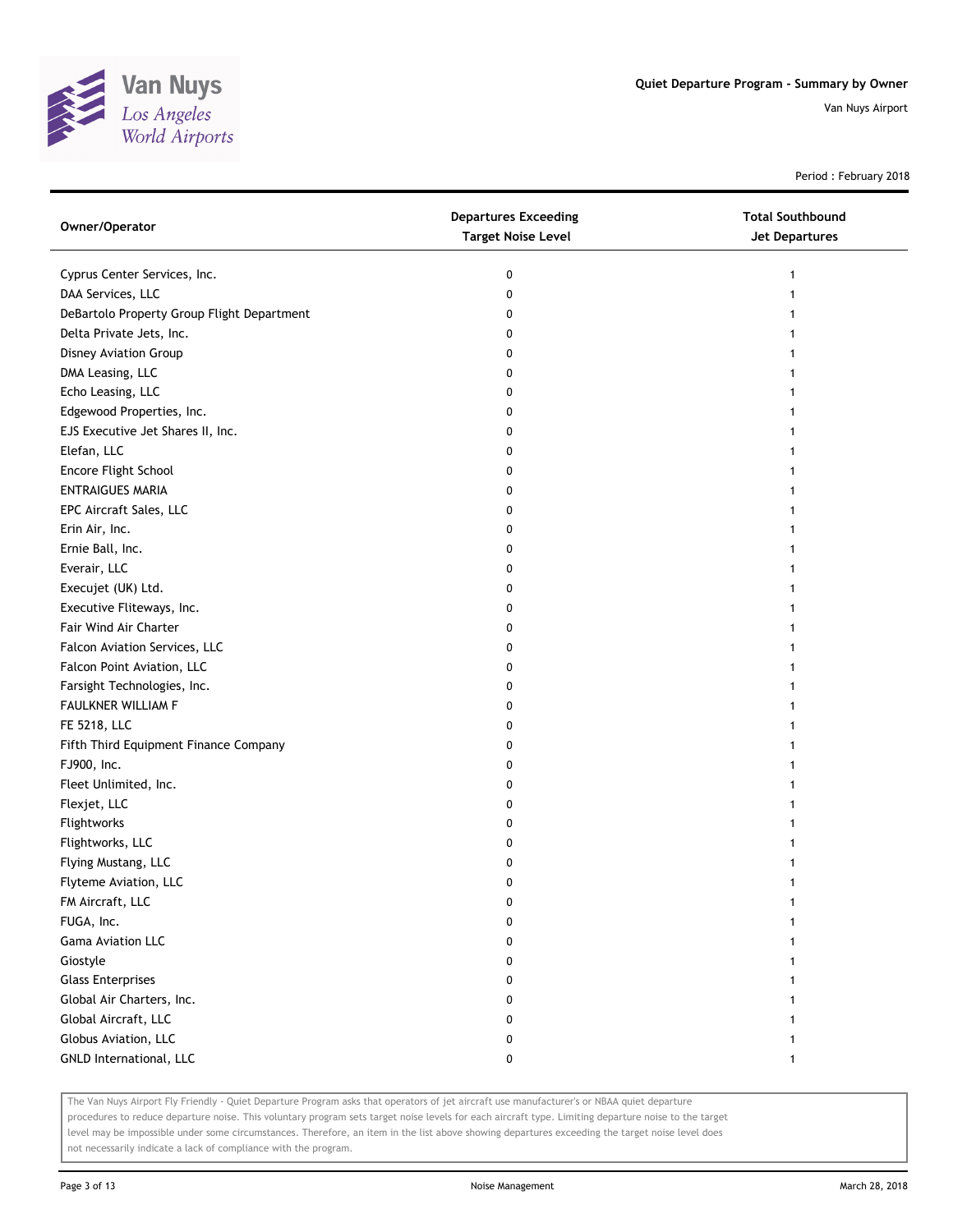

Period : February 2018

| Owner/Operator                        | <b>Departures Exceeding</b><br><b>Target Noise Level</b> | <b>Total Southbound</b><br><b>Jet Departures</b> |
|---------------------------------------|----------------------------------------------------------|--------------------------------------------------|
| Golden State Air Charter, LLC         | 0                                                        | 1                                                |
| Grady International, Inc.             | 0                                                        |                                                  |
| Grassgreen, Ltd.                      | 0                                                        |                                                  |
| <b>Greenleaf Corporation</b>          | 0                                                        |                                                  |
| Greg Zielinski, Inc.                  | 0                                                        |                                                  |
| GS Five69, LLC                        | 0                                                        |                                                  |
| Gulf States Toyota, Inc.              | 0                                                        | 1                                                |
| Haymon Sports, LLC                    | 0                                                        | 1                                                |
| Her Honor, Inc.                       | 0                                                        |                                                  |
| Herjavec Group                        | 0                                                        |                                                  |
| Hills Aviation, LLC                   | 0                                                        |                                                  |
| Hilltop Holdings, Inc.                | 0                                                        |                                                  |
| Hillwood Development Company, LLC     | 0                                                        |                                                  |
| <b>Hilton Hotels Corporation</b>      | 0                                                        |                                                  |
| Honaker Aviation, Inc.                | 0                                                        |                                                  |
| Horgan Enterprises, LLC               | 0                                                        | 1                                                |
| Hum-Air 33, LLC                       | 0                                                        | 1                                                |
| IAC/InterActive Corporation           | 0                                                        | 1                                                |
| IFLYAJET, Inc                         | 0                                                        |                                                  |
| Information Management System Company | 0                                                        |                                                  |
| International Jet, LLC                | 0                                                        |                                                  |
| Jet Air LLC                           | 0                                                        |                                                  |
| Jet Linx Aviation, LLC                | 0                                                        | 1                                                |
| Jet Logistics, Inc                    | 0                                                        |                                                  |
| Jet Source Charter, Inc.              | 0                                                        | 1                                                |
| Jet Transfer, LLC                     | 0                                                        | 1                                                |
| JetRight Air Management, LLC          | 0                                                        | 1                                                |
| Jetsons, LLC                          | 0                                                        | 1                                                |
| JPMorgan Chase Bank, N.A.             | 0                                                        |                                                  |
| Kaiser Air                            | 0                                                        |                                                  |
| Kalitta Charters LLC                  | 0                                                        |                                                  |
| Kalitta Charters, LLC                 | 0                                                        | 1                                                |
| Keystone Aviation, LLC                | 0                                                        |                                                  |
| Keystone Foods Corporation            | 0                                                        |                                                  |
| KJC Asset Management, LLC             | 0                                                        |                                                  |
| KMK Finance, Ltd.                     | 0                                                        |                                                  |
| KPK Equipment Holdings, LLC           | 0                                                        |                                                  |
| KW Flight, LLC                        | 0                                                        |                                                  |
| Kyle Busch Group, LLC                 | 0                                                        |                                                  |
| Langham Developments, LLC             | 0                                                        |                                                  |
| Lewis Energy Group, LP                | 0                                                        | 1                                                |

The Van Nuys Airport Fly Friendly - Quiet Departure Program asks that operators of jet aircraft use manufacturer's or NBAA quiet departure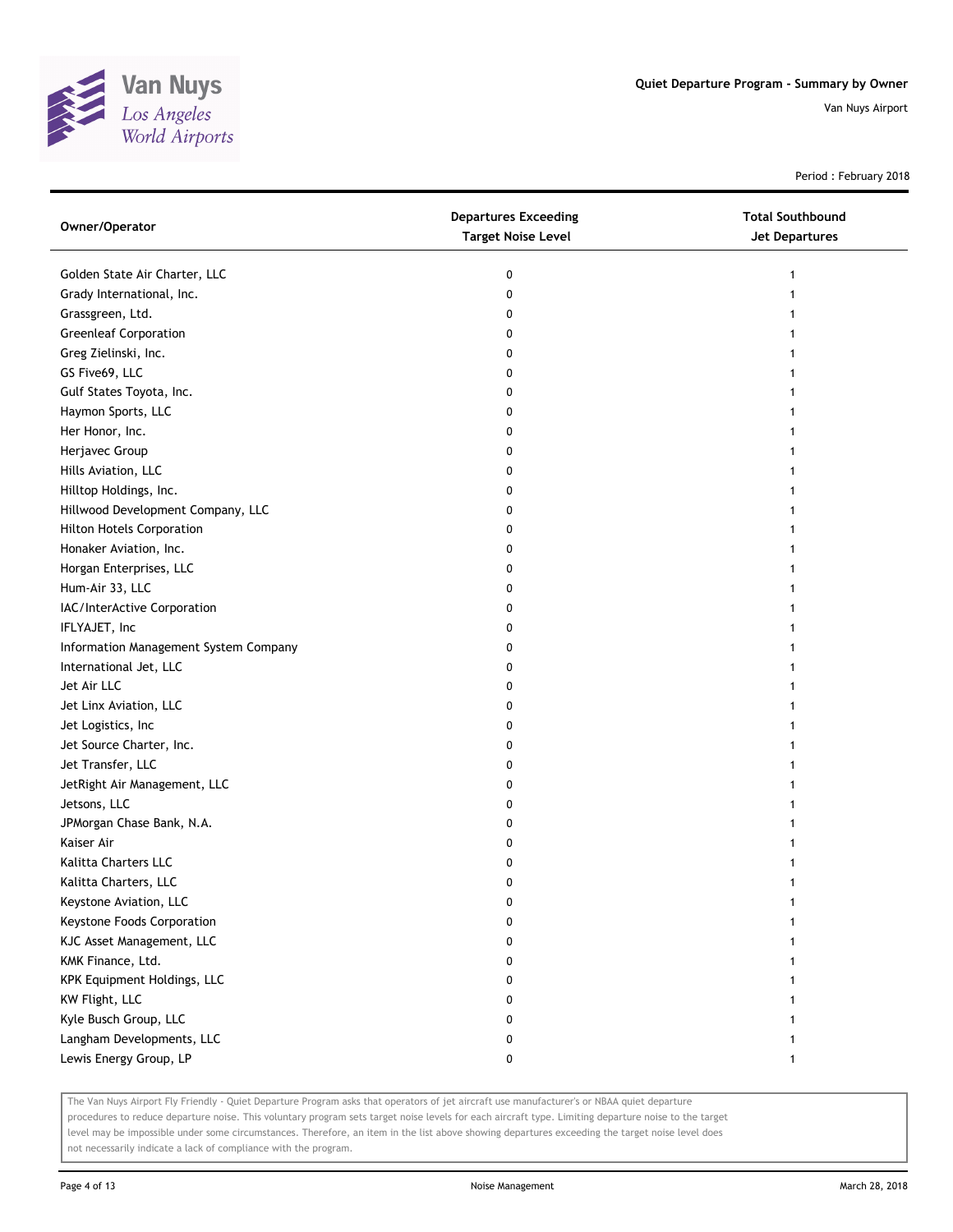

Period : February 2018

| Owner/Operator                                     | <b>Departures Exceeding</b><br><b>Target Noise Level</b> | <b>Total Southbound</b><br><b>Jet Departures</b> |
|----------------------------------------------------|----------------------------------------------------------|--------------------------------------------------|
| LJ60-318, LLC                                      | 0                                                        | 1                                                |
| London Air Services, Ltd.                          | 0                                                        |                                                  |
| Lyon Aviation                                      | 0                                                        |                                                  |
| Marvin Leasing LLC                                 | 0                                                        |                                                  |
| MassMutual Asset Finance, LLC                      | 0                                                        |                                                  |
| Mattias Transport, LLC                             | 0                                                        |                                                  |
| Mayo Aviation, Inc.                                | 0                                                        |                                                  |
| MC Group                                           | 0                                                        |                                                  |
| <b>McCombs Enterprises</b>                         | 0                                                        | 1                                                |
| McWalsh, LLC                                       | 0                                                        |                                                  |
| Mendota Aircraft Management, LLC                   | 0                                                        |                                                  |
| Merle Norman Cosmetics, Inc.                       | 0                                                        |                                                  |
| Meyers Group Aircraft, LLC                         | 0                                                        |                                                  |
| Michigan Appearances, LLC                          | 0                                                        |                                                  |
| Mike Post Productions, Inc.                        | 0                                                        |                                                  |
| Millbrook Air                                      | 0                                                        |                                                  |
| Mitchell, William I.                               | 0                                                        |                                                  |
| Montana Aerospace, Inc.                            | 0                                                        |                                                  |
| Morningstar Partners, Ltd., DBA Auroa Jet Partners | 0                                                        |                                                  |
| Moser Aviation, LLC                                | 0                                                        |                                                  |
| Mountain Aviation, Inc                             | 0                                                        |                                                  |
| MT Leasing, LLC                                    | 0                                                        |                                                  |
| MTS Leasing, LLC                                   | 0                                                        |                                                  |
| Mustang Investors, LLC                             | 0                                                        |                                                  |
| Mustang Systems, LLC                               | 0                                                        |                                                  |
| MVD LEASING LLC                                    | 0                                                        |                                                  |
| My Air Holdings, LLC                               | 0                                                        |                                                  |
| N158X, LLC                                         | 0                                                        |                                                  |
| N36MU, LLC                                         | 0                                                        |                                                  |
| N767CJ, LLC                                        | 0                                                        |                                                  |
| Najafi Aviation, LLC                               | 0                                                        |                                                  |
| NantWorks, LLC                                     | 0                                                        |                                                  |
| NC Aviation, Inc.                                  |                                                          |                                                  |
| NEC AV Sales, LLC                                  | 0                                                        |                                                  |
| Newcastle Capital Group, LLC                       | 0                                                        |                                                  |
| <b>NEXGEN Aviation, LLC</b>                        | 0                                                        |                                                  |
| Nextant Aircraft 9017, LLC                         | 0                                                        |                                                  |
| Nike, Inc.                                         | 0                                                        |                                                  |
| Odysseus, LLC                                      | 0                                                        |                                                  |
| PETERS BERNARD E                                   | 0                                                        |                                                  |
| Pilgrim Enterprises, Inc.                          | 0                                                        | 1                                                |

The Van Nuys Airport Fly Friendly - Quiet Departure Program asks that operators of jet aircraft use manufacturer's or NBAA quiet departure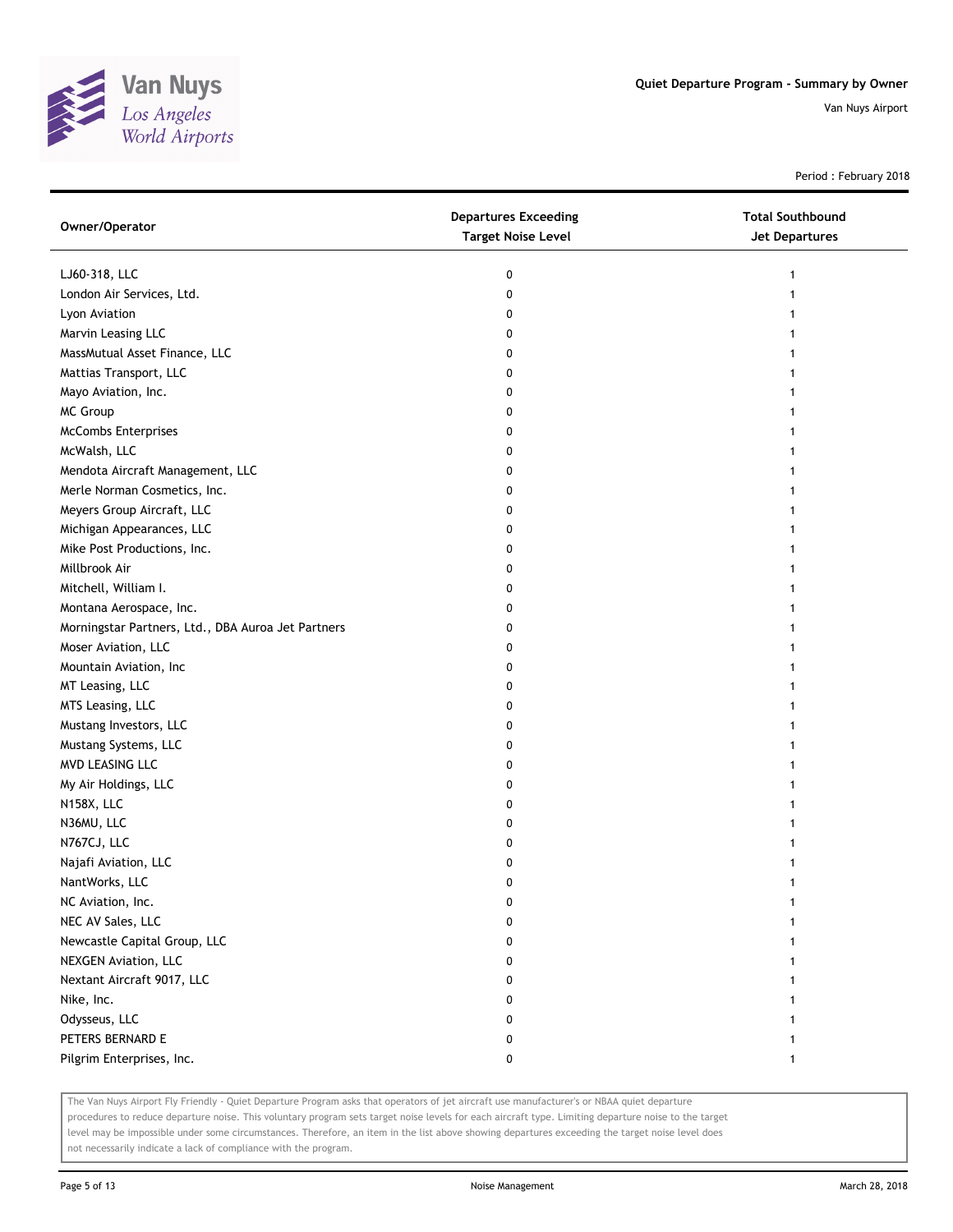

Period : February 2018

| Owner/Operator                         | <b>Departures Exceeding</b><br><b>Target Noise Level</b> | <b>Total Southbound</b><br><b>Jet Departures</b> |
|----------------------------------------|----------------------------------------------------------|--------------------------------------------------|
| PMC Global, Inc.                       | 0                                                        |                                                  |
| PNC Equipment Finance, LLC             | 0                                                        |                                                  |
| Polar Equipment, LLC                   | 0                                                        |                                                  |
| Poppy Air, LLC                         | 0                                                        |                                                  |
| Premier Consulting, LLC                | 0                                                        |                                                  |
| Premier Jets, Inc.                     | 0                                                        |                                                  |
| Private Fliers II, LLC                 | 0                                                        | 1                                                |
| Professional Airways, LLC              | 0                                                        | 1                                                |
| PSJ LLC                                | 0                                                        |                                                  |
| R. Consulting & Sales, Inc.            | 0                                                        |                                                  |
| RAI Jets                               | 0                                                        |                                                  |
| Rancho Pacific Holdings, LLC           | 0                                                        |                                                  |
| Randolph Aviation, LLC                 | 0                                                        |                                                  |
| RB Express LLC                         | 0                                                        |                                                  |
| RDW Ventures, LLC                      | 0                                                        |                                                  |
| Rectrix Aviation, Inc.                 | 0                                                        |                                                  |
| Red Light Management                   | 0                                                        |                                                  |
| Red Wing Aeroplane Co., LLC            | 0                                                        |                                                  |
| Redstart, LLC                          | 0                                                        |                                                  |
| Regian Services, LLC                   | 0                                                        |                                                  |
| Richardson Aviation                    | 0                                                        |                                                  |
| RJS Development Corp.                  | 0                                                        |                                                  |
| RPS Holdings, Inc.                     | 0                                                        |                                                  |
| S.C. Johnson & Son, Inc.               | 0                                                        |                                                  |
| Sagitta, LLC                           | 0                                                        |                                                  |
| Sapphire Air, LLC                      | 0                                                        |                                                  |
| Scott, D. Gregory                      | 0                                                        |                                                  |
| SIERRA PACIFIC INDUSTRIES              | 0                                                        |                                                  |
| Sixteen Sixty Four LLC                 | 0                                                        |                                                  |
| Sky Trek Aviation, Inc.                | 0                                                        |                                                  |
| Skybird Aviation                       | 0                                                        |                                                  |
| Skynet Capital Investment Ltd.         | 0                                                        |                                                  |
| Sleipnir, LLC                          | 0                                                        |                                                  |
| Sloan Capital Companies, LLC           | 0                                                        |                                                  |
| SMB Air, LLC                           | 0                                                        |                                                  |
| Soarair Leasing, LLC                   | 0                                                        |                                                  |
| South Aviation, Inc.                   | 0                                                        |                                                  |
| Southeast Kansas Leasing, LLC          | 0                                                        |                                                  |
| Southern Glazer's Wine & Spirits       | 0                                                        |                                                  |
| Southern Indiana Aircraft Leasing, LLC | 0                                                        |                                                  |
| Starflite Management Group, Inc.       | 0                                                        | 1                                                |

The Van Nuys Airport Fly Friendly - Quiet Departure Program asks that operators of jet aircraft use manufacturer's or NBAA quiet departure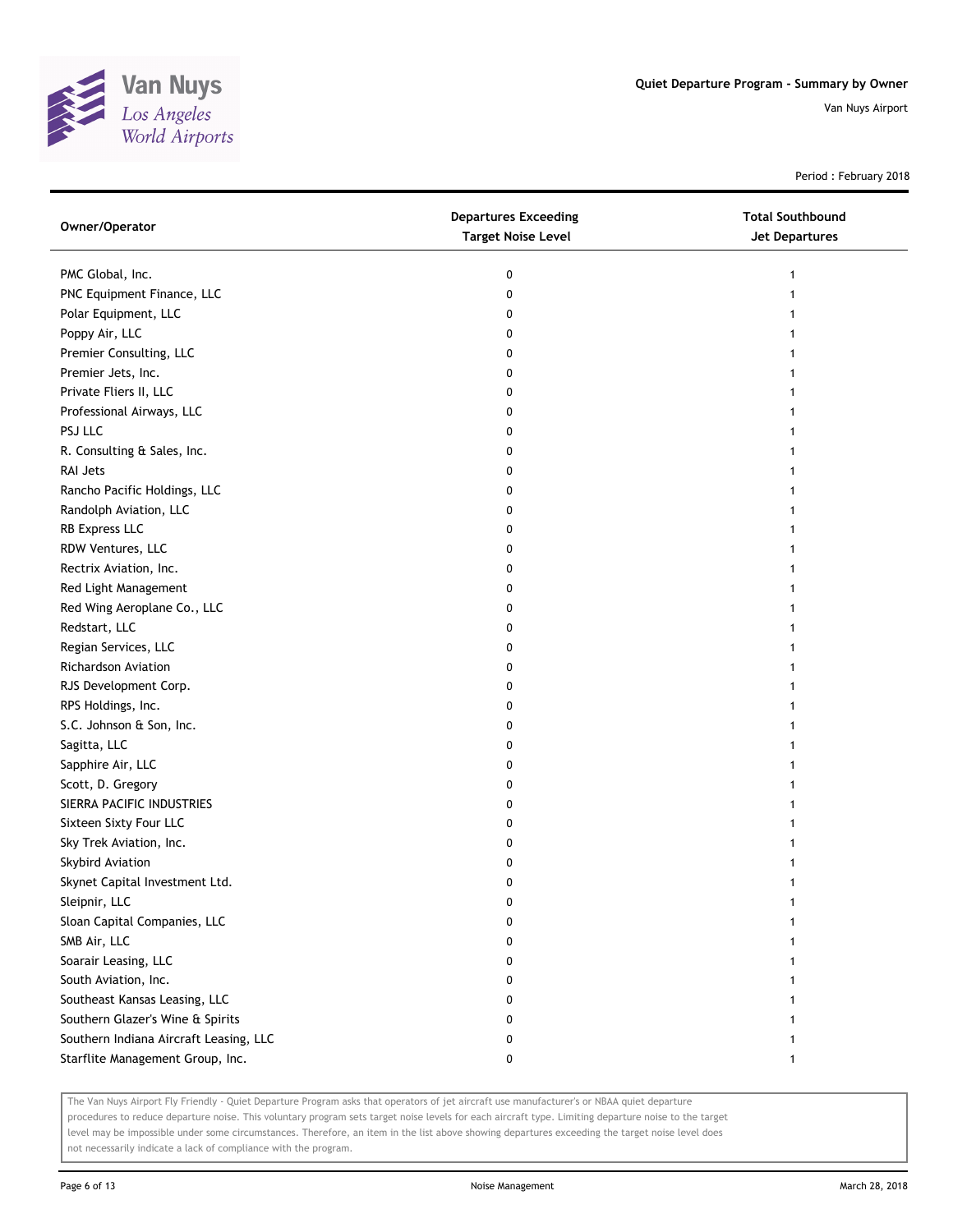

Period : February 2018

| Owner/Operator                              | <b>Departures Exceeding</b><br><b>Target Noise Level</b> | <b>Total Southbound</b><br>Jet Departures |
|---------------------------------------------|----------------------------------------------------------|-------------------------------------------|
| State Farm Mutual Auto Insurance, Co.       | 0                                                        |                                           |
| Stephens Institute                          | 0                                                        |                                           |
| <b>SUSIEAIR LLC</b>                         | 0                                                        |                                           |
| Swift Air, LLC                              | 0                                                        |                                           |
| T.J. Aero, LLC                              | 0                                                        |                                           |
| Takle Management, LLC                       | 0                                                        |                                           |
| Terrapin Aircraft, LLC                      | 0                                                        |                                           |
| <b>Textron Aviation Finance Corporation</b> | 0                                                        |                                           |
| <b>Textron Financial Corporation</b>        | 0                                                        |                                           |
| The Heavener Company Leasing, LLC           | 0                                                        |                                           |
| Thornburg Investment Management, Inc.       | 0                                                        |                                           |
| Thornburg, Garrett                          | 0                                                        |                                           |
| TPS, LLC                                    | 0                                                        |                                           |
| Transmarine Jet, LLC                        | 0                                                        |                                           |
| Triangle Aircraft Services                  | 0                                                        |                                           |
| Trinity Jet Management, LLC                 | 0                                                        |                                           |
| TriPacific Managers, Inc.                   | 0                                                        |                                           |
| Troy Aviation, LLC                          | 0                                                        |                                           |
| <b>Tull Family Trust</b>                    | 0                                                        |                                           |
| TVPX Aircraft Solutions, Inc                | 0                                                        |                                           |
| Valley Horizons, LLC                        | 0                                                        |                                           |
| Velox Aircraft, LLC                         | 0                                                        |                                           |
| VIH Execujet, Ltd.                          | 0                                                        |                                           |
| VMI Enterprises, LLC                        | 0                                                        |                                           |
| Wahoo Enterprises, LLC                      | 0                                                        |                                           |
| Wal-Mart Stores, Inc.                       | 0                                                        |                                           |
| Warley Aviation LLC                         | 0                                                        |                                           |
| West Coast Charters, LLC                    | 0                                                        |                                           |
| Western Airways, Inc.                       | 0                                                        |                                           |
| Wheels Up                                   | 0                                                        |                                           |
| Winbrook LLC                                | 0                                                        |                                           |
| Wing Aviation Charter Services, LLC         | 0                                                        |                                           |
| Wings & Wheels, LLC                         | U                                                        |                                           |
| Woody in the Sky with Diamonds, LLC         | 0                                                        |                                           |
| <b>WTB Financial Corporation</b>            | 0                                                        |                                           |
| Yuntian 2 Leasing Company, Ltd.             | 0                                                        |                                           |
| 1st Avenue TJC, LLC                         | 0                                                        | 2                                         |
| 26 North Aviation, Inc.                     | 0                                                        | 2                                         |
| 477 Aviation, LLC                           | 0                                                        | 2                                         |
| 797BD, LLC                                  | 0                                                        | $\mathbf{2}$                              |
| Advanced Air, LLC                           | 0                                                        | $\mathbf{2}$                              |

The Van Nuys Airport Fly Friendly - Quiet Departure Program asks that operators of jet aircraft use manufacturer's or NBAA quiet departure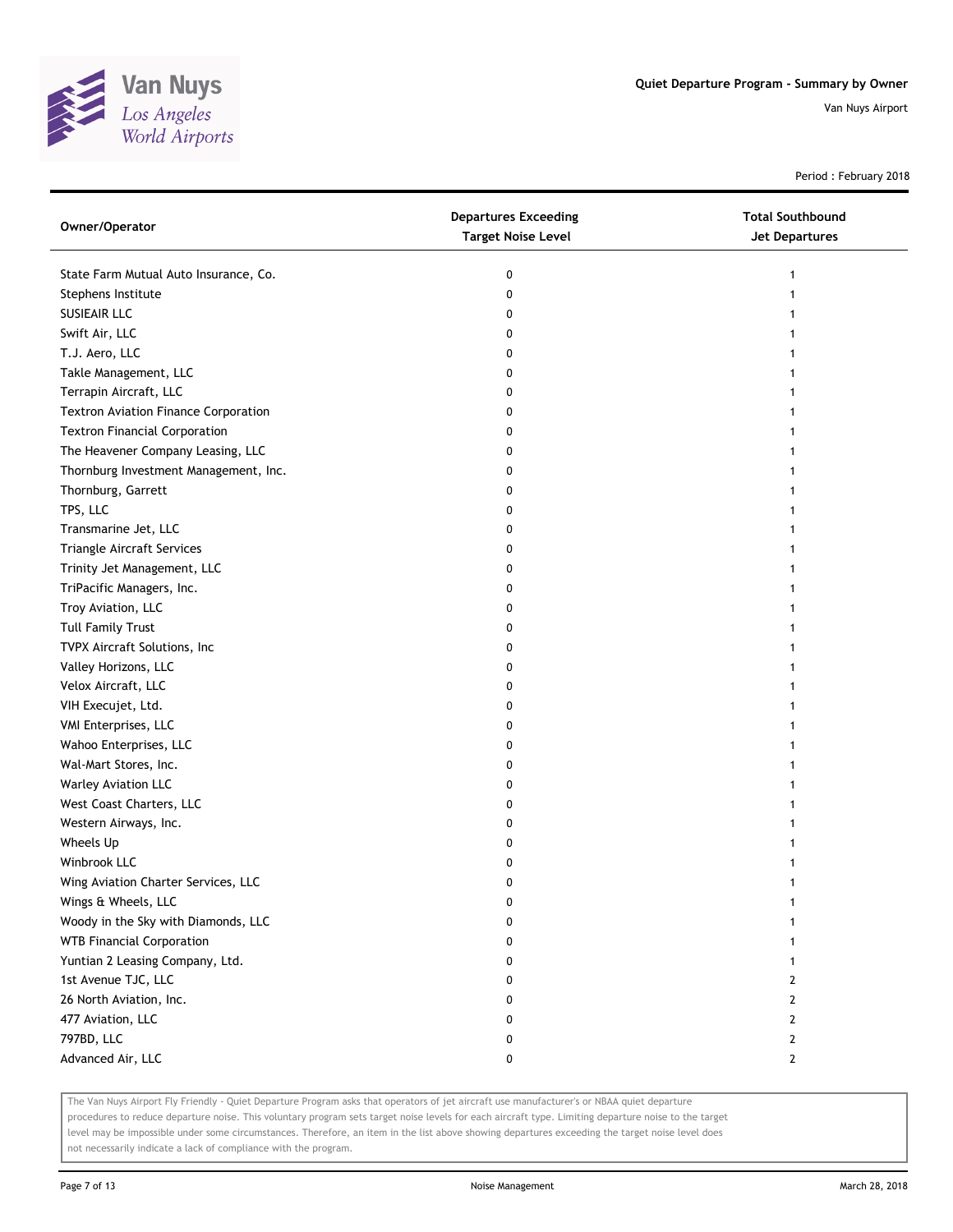

Period : February 2018

| Owner/Operator                            | <b>Departures Exceeding</b><br><b>Target Noise Level</b> | <b>Total Southbound</b><br><b>Jet Departures</b> |
|-------------------------------------------|----------------------------------------------------------|--------------------------------------------------|
| <b>Advantage Aviation Services</b>        | 0                                                        | $\mathbf{2}$                                     |
| AEB Holding I, LLC                        | 0                                                        | 2                                                |
| Aerolineas Ejecutivas, SA de CV           | 0                                                        | 2                                                |
| Air Service Brokerage, LLC                | 0                                                        | 2                                                |
| Apollo Aviation, Inc.                     | 0                                                        | 2                                                |
| Atomic EFT, LLC                           | 0                                                        | 2                                                |
| Aviation Advisor, Inc.                    | 0                                                        | 2                                                |
| Aviation Consultants, Inc.                | 0                                                        | 2                                                |
| Avon Aviation, LLC                        | 0                                                        | 2                                                |
| Bindley Aviation, LLC.                    | 0                                                        | 2                                                |
| Burnett Aviation Company, Inc.            | 0                                                        | 2                                                |
| Carnival Corporation                      | 0                                                        | 2                                                |
| Cathexis Holdings, LP                     | 0                                                        | 2                                                |
| CCMP Capital Advisors, LLC                | 0                                                        | 2                                                |
| Charlie Romeo, LLC                        | 0                                                        | 2                                                |
| Chartright Air, Inc.                      | 0                                                        | $\mathbf{2}$                                     |
| Clear Channel Communication, Inc.         | 0                                                        | 2                                                |
| <b>DCCO</b> Aviation LLC                  | 0                                                        | 2                                                |
| East Holdings Limited                     | 0                                                        | $\mathbf{2}$                                     |
| Energia Creadora, SA de CV                | 0                                                        | 2                                                |
| Executive Air Charter of Boca Raton       | 0                                                        | 2                                                |
| <b>Express Transportation Corporation</b> | 0                                                        | 2                                                |
| Flight Management, LLC                    | 0                                                        | 2                                                |
| Flying Fox, LLC                           | 0                                                        | 2                                                |
| Freeman Jet, LLC                          | 0                                                        | 2                                                |
| Gama Charters, Inc.                       | 0                                                        | 2                                                |
| Goshen Air Center, Inc.                   | 0                                                        | 2                                                |
| Gull Aircorp, Inc.                        | 0                                                        | 2                                                |
| Guthy-Renker Aviation, LLC                | 0                                                        | 2                                                |
| <b>Guthy-Renker Corporation</b>           | 0                                                        | 2                                                |
| Idemo, LLC                                | 0                                                        | 2                                                |
| Irongate Air, LLC                         | 0                                                        | 2                                                |
| Ithaka Charter, LLC                       | U                                                        | $\mathbf{z}$                                     |
| Jayhawk 910VP, LLC                        | 0                                                        | 2                                                |
| Jet Engine Technology Corporation         | 0                                                        | 2                                                |
| Jet Methods                               | 0                                                        | 2                                                |
| Jim Falk Lexus of Beverly Hills           | 0                                                        | 2                                                |
| Jordache, Ltd.                            | 0                                                        | 2                                                |
| Journey Aviation                          | 0                                                        | 2                                                |
| Justice Air, Inc.                         | 0                                                        | 2                                                |
| K/S Aviation, LLC                         | 0                                                        | 2                                                |

The Van Nuys Airport Fly Friendly - Quiet Departure Program asks that operators of jet aircraft use manufacturer's or NBAA quiet departure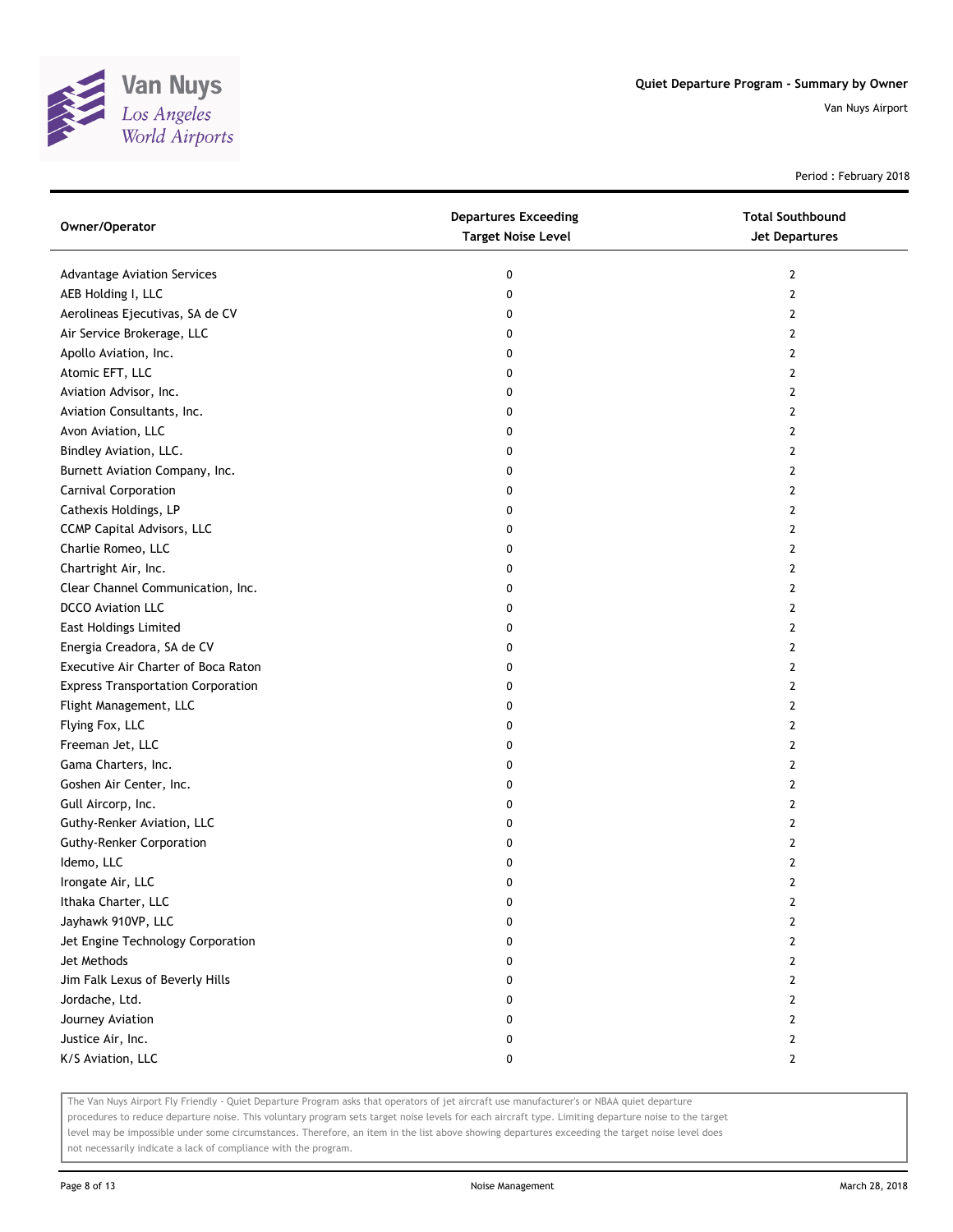

Period : February 2018

| Owner/Operator                     | <b>Departures Exceeding</b><br><b>Target Noise Level</b> | <b>Total Southbound</b><br>Jet Departures |
|------------------------------------|----------------------------------------------------------|-------------------------------------------|
| Landmark Aviation                  | 0                                                        | $\mathbf{2}$                              |
| Live Oak Banking Company           | 0                                                        | $\overline{2}$                            |
| Mach One Air Charters, Inc.        | 0                                                        | 2                                         |
| Mandalay Resort Group              | 0                                                        | 2                                         |
| McLeod Properties Fontana, LLC     | 0                                                        | $\mathbf{2}$                              |
| Million Air - Dallas               | 0                                                        | 2                                         |
| Mirage Resorts, Inc.               | 0                                                        | 2                                         |
| Mountain Aviation, Inc.            | 0                                                        | 2                                         |
| N612FG, LLC                        | 0                                                        | 2                                         |
| N75XP, LLC                         | 0                                                        | $\overline{2}$                            |
| NetJets Europe, Ltd.               | 0                                                        | $\overline{2}$                            |
| Newport Equities, LLC              | 0                                                        | $\overline{2}$                            |
| <b>NEXjet Corporation</b>          | 0                                                        | 2                                         |
| Pacific Coast Jet Charter, Inc.    | 0                                                        | 2                                         |
| Pacific Coast Jet, LLC             | 0                                                        | $\overline{2}$                            |
| Park Air, LLC                      | 0                                                        | $\overline{2}$                            |
| Peco Air, LLC                      | 0                                                        | $\overline{2}$                            |
| Peekey Lumbus, LLC                 | 0                                                        | 2                                         |
| Pinnacle Aviation, Inc.            | 0                                                        | 2                                         |
| Polar Bear Express, LLC            | 0                                                        | $\overline{2}$                            |
| Portland Falcon 20, LLC            | 0                                                        | $\overline{2}$                            |
| Private Flight Aviation, LLC       | 0                                                        | $\mathbf{2}$                              |
| Professional Jet, Inc.             | 0                                                        | 2                                         |
| Raynemen LLC                       | 0                                                        | 2                                         |
| RMR Capital Aviation, LLC          | 0                                                        | $\overline{2}$                            |
| RSH Consulting, LLC                | 0                                                        | $\overline{2}$                            |
| S.K. Aviation, LLC                 | 0                                                        | $\overline{2}$                            |
| Southwest Aircraft Charter, LC     | 0                                                        | 2                                         |
| Strange Bird, Inc.                 | 0                                                        | 2                                         |
| T-18 Holdings, LLC                 | 0                                                        | 2                                         |
| TFK Aviation, Inc.                 | 0                                                        | 2                                         |
| <b>TFT Aviation</b>                | 0                                                        | $\mathbf{2}$                              |
| Tierra Dulce, LLC                  | 0                                                        | 2                                         |
| Trigger Air, LLC                   | 0                                                        | 2                                         |
| TTX Holdings, LLC                  | 0                                                        | $\overline{2}$                            |
| <b>TVPX</b>                        | 0                                                        | $\mathbf{2}$                              |
| Ultra-Lux Jets, Inc.               | 0                                                        | $\overline{2}$                            |
| United Medical Devices, LLC        | 0                                                        | 2                                         |
| Westfield Aviation, Inc. Pty. Ltd. | 0                                                        | 2                                         |
| Westman Development, LLC           | 0                                                        | $\mathbf{2}$                              |
| White Pint Two, LLC                | 0                                                        | $\mathbf{2}$                              |

The Van Nuys Airport Fly Friendly - Quiet Departure Program asks that operators of jet aircraft use manufacturer's or NBAA quiet departure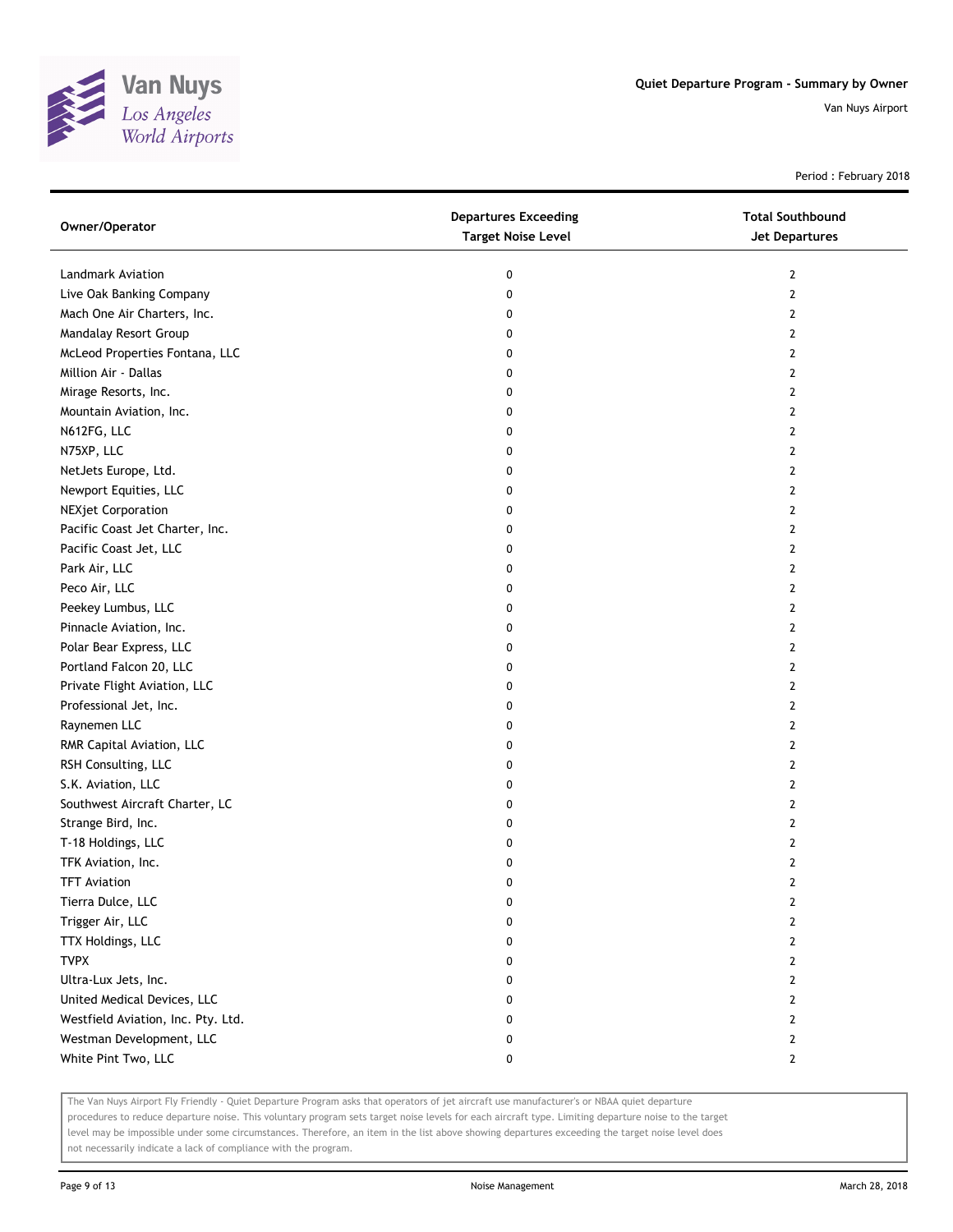

Period : February 2018

| Owner/Operator                           | <b>Departures Exceeding</b><br><b>Target Noise Level</b> | <b>Total Southbound</b><br><b>Jet Departures</b> |
|------------------------------------------|----------------------------------------------------------|--------------------------------------------------|
| Wings & Wheels, LLC.                     | 0                                                        | 2                                                |
| <b>ZC</b> Aviation                       | 0                                                        | 2                                                |
| Acabel, LLC                              | 0                                                        | 3                                                |
| Adams Office, LLC                        | 0                                                        | 3                                                |
| Air 7, LLC                               | 0                                                        | 3                                                |
| Air Rutter International                 | 0                                                        | 3                                                |
| Airway Charter Services                  | 0                                                        | 3                                                |
| Berge Air, LLC                           | 0                                                        | 3                                                |
| Business Jet Managers, Inc.              | 0                                                        | 3                                                |
| Caesars Entertainment Operating Co., Inc | 0                                                        | 3                                                |
| Canyon Partners, LLC                     | 0                                                        | 3                                                |
| Challenger Investor Group, LLC           | 0                                                        | 3                                                |
| Cohen Aviation Leasing, LLC              | 0                                                        | 3                                                |
| CTP Aviation, LLC                        | 0                                                        | 3                                                |
| Elite Air, Inc.                          | 0                                                        | 3                                                |
| ESK One, LLC                             | 0                                                        | 3                                                |
| Executive Airlines, SL                   | 0                                                        | 3                                                |
| Green Chair Productions, Inc.            | 0                                                        | 3                                                |
| <b>Grossman Company Properties</b>       | 0                                                        | 3                                                |
| Harland Clarke Aviation, LLC             | 0                                                        | 3                                                |
| International Aircraft Wholesalers, LLC  | 0                                                        | 3                                                |
| Jhonlin Air Transport PT                 | 0                                                        | 3                                                |
| K5-Aviation GmbH                         | 0                                                        | 3                                                |
| Latitude 33 Aviation LLC                 | 0                                                        | 3                                                |
| Leonard Green & Partners, L.P.           | 0                                                        | 3                                                |
| Leonard Green & Partners, LLC            | 0                                                        | 3                                                |
| LNW Consulting, LLC                      | 0                                                        | 3                                                |
| Macair, Inc.                             | 0                                                        | 3                                                |
| McGilvra Management Services, LLC        | 0                                                        | 3                                                |
| Meridian Air Charter                     | 0                                                        | 3                                                |
| <b>MGM Resorts International</b>         | 0                                                        | 3                                                |
| Moelis & Company Manager, LLC            | 0                                                        | 3                                                |
| Penske Jet, Inc.                         | 0                                                        | 3                                                |
| Sands Aviation, LLC                      | 0                                                        | 3                                                |
| Sky One Holdings, LLC DBA Privaira       | 0                                                        | 3                                                |
| TPG Capital, LP                          | 0                                                        | 3                                                |
| TrooperAir LLC                           | 0                                                        | 3                                                |
| Viking Travel Services Limited           | 0                                                        | 3                                                |
| VistaJet Limited                         | 0                                                        | 3                                                |
| VLJ HA-420, LLC                          | 0                                                        | 3                                                |
| <b>Washington Corporations</b>           | 0                                                        | 3                                                |

The Van Nuys Airport Fly Friendly - Quiet Departure Program asks that operators of jet aircraft use manufacturer's or NBAA quiet departure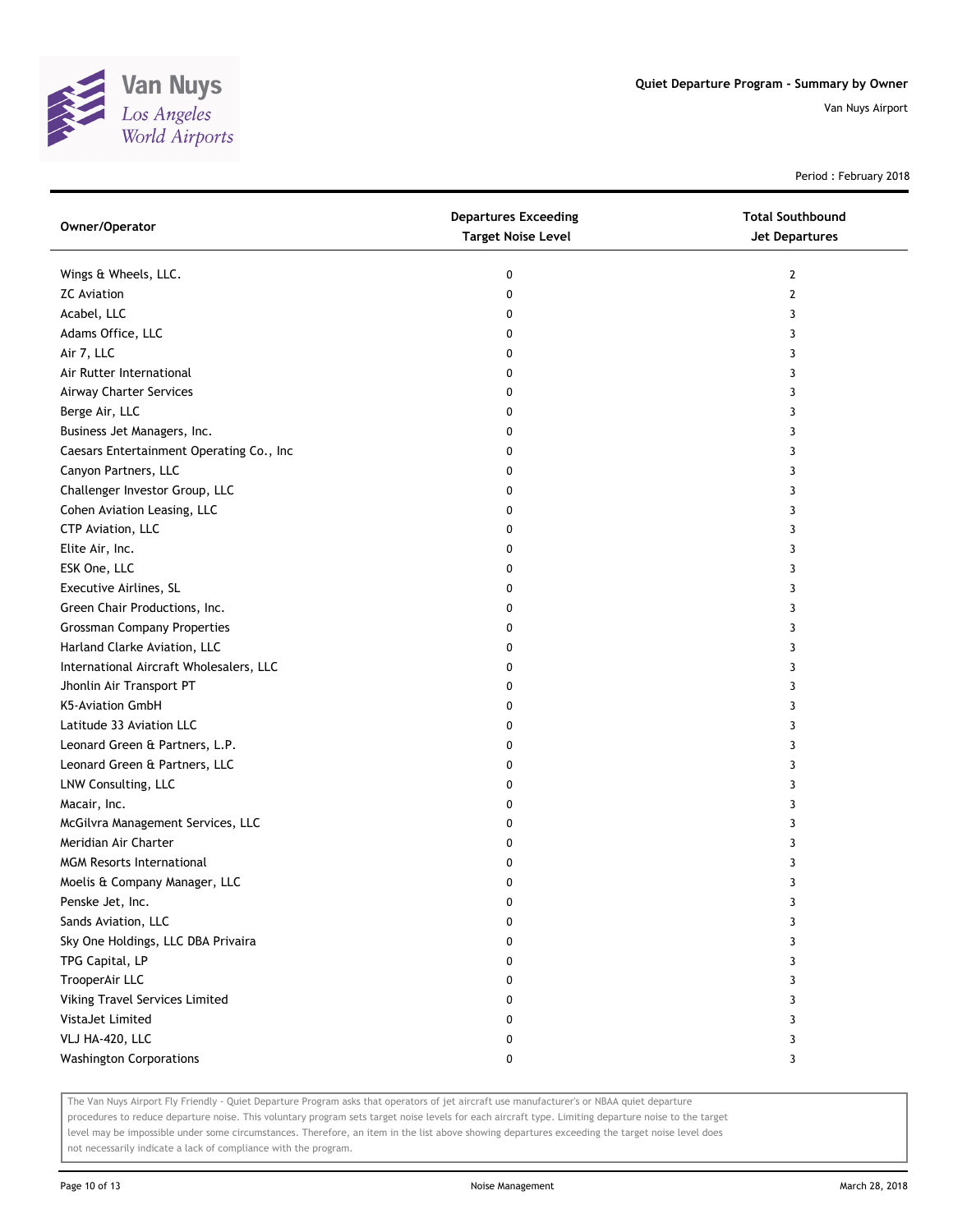

Period : February 2018

| Owner/Operator                                  | <b>Departures Exceeding</b><br><b>Target Noise Level</b> | <b>Total Southbound</b><br><b>Jet Departures</b> |
|-------------------------------------------------|----------------------------------------------------------|--------------------------------------------------|
| Watch Hill Capital, LLC                         | 0                                                        | 3                                                |
| Air Kaitar, LLC                                 | 0                                                        | 4                                                |
| ATI Jet, Inc.                                   | 0                                                        | 4                                                |
| Avalon Capital Group, LLC                       | 0                                                        | 4                                                |
| C C Industries, Inc.                            | 0                                                        | 4                                                |
| Contemporary Vista, LLC                         | 0                                                        | 4                                                |
| Delta Private Jets                              | 0                                                        | 4                                                |
| <b>Diamond Aviation</b>                         | 0                                                        | 4                                                |
| Dumont Jets                                     | 0                                                        | 4                                                |
| FltPlan.com                                     | 0                                                        | 4                                                |
| Friedkin Aviation, Inc.                         | 0                                                        | 4                                                |
| Globaljet NA, LLC                               | 0                                                        | 4                                                |
| Hollister Aviation, LLC                         | 0                                                        | 4                                                |
| Jet Set Aircraft, Inc.                          | 0                                                        | 4                                                |
| <b>KACALP Flight Operations</b>                 | 0                                                        | 4                                                |
| Key Lime Air, Inc.                              | 0                                                        | 4                                                |
| Kilroy Realty, LP                               | 0                                                        | 4                                                |
| KMR Aviation, Inc.                              | 0                                                        | 4                                                |
| Landmark Aviation Aircraft Management & Charter | 0                                                        | 4                                                |
| NMH Aviation, Inc.                              | 0                                                        | 4                                                |
| <b>NVJETS</b>                                   | 0                                                        | 4                                                |
| Pilgrim Air, LLC                                | 0                                                        | 4                                                |
| Platinum Equity, LLC                            | 0                                                        | 4                                                |
| Red.com                                         | 0                                                        | 4                                                |
| Regency Air, LLC                                | 0                                                        | 4                                                |
| SAF Flight, LLC                                 | 0                                                        | 4                                                |
| <b>Starbase Aviation</b>                        | 0                                                        | 4                                                |
| Starjet, Inc.                                   | 0                                                        | 4                                                |
| Swift Aircraft Management, LLC                  | 0                                                        | 4                                                |
| Teton Aviation, LLC                             | 0                                                        | 4                                                |
| Andrew Bettis Aviation                          | 0                                                        | 5                                                |
| Club Jet                                        | 0                                                        | 5                                                |
| Cove Aviation Partners, LLC                     | 0                                                        | 5                                                |
| Exclusive Jets, LLC                             | 0                                                        | 5                                                |
| Flexjets                                        | 0                                                        | 5                                                |
| Global Jet Capital                              | 0                                                        | 5                                                |
| Jet Aviation Flight Services                    | 0                                                        | 5                                                |
| Jet Ready                                       | 0                                                        | 5                                                |
| JRW Aviation, Inc.                              | 0                                                        | 5                                                |
| L & G Aviation, LLC                             | 0                                                        | 5                                                |
| Las Vegas Jet, LLC                              | 0                                                        | 5                                                |

The Van Nuys Airport Fly Friendly - Quiet Departure Program asks that operators of jet aircraft use manufacturer's or NBAA quiet departure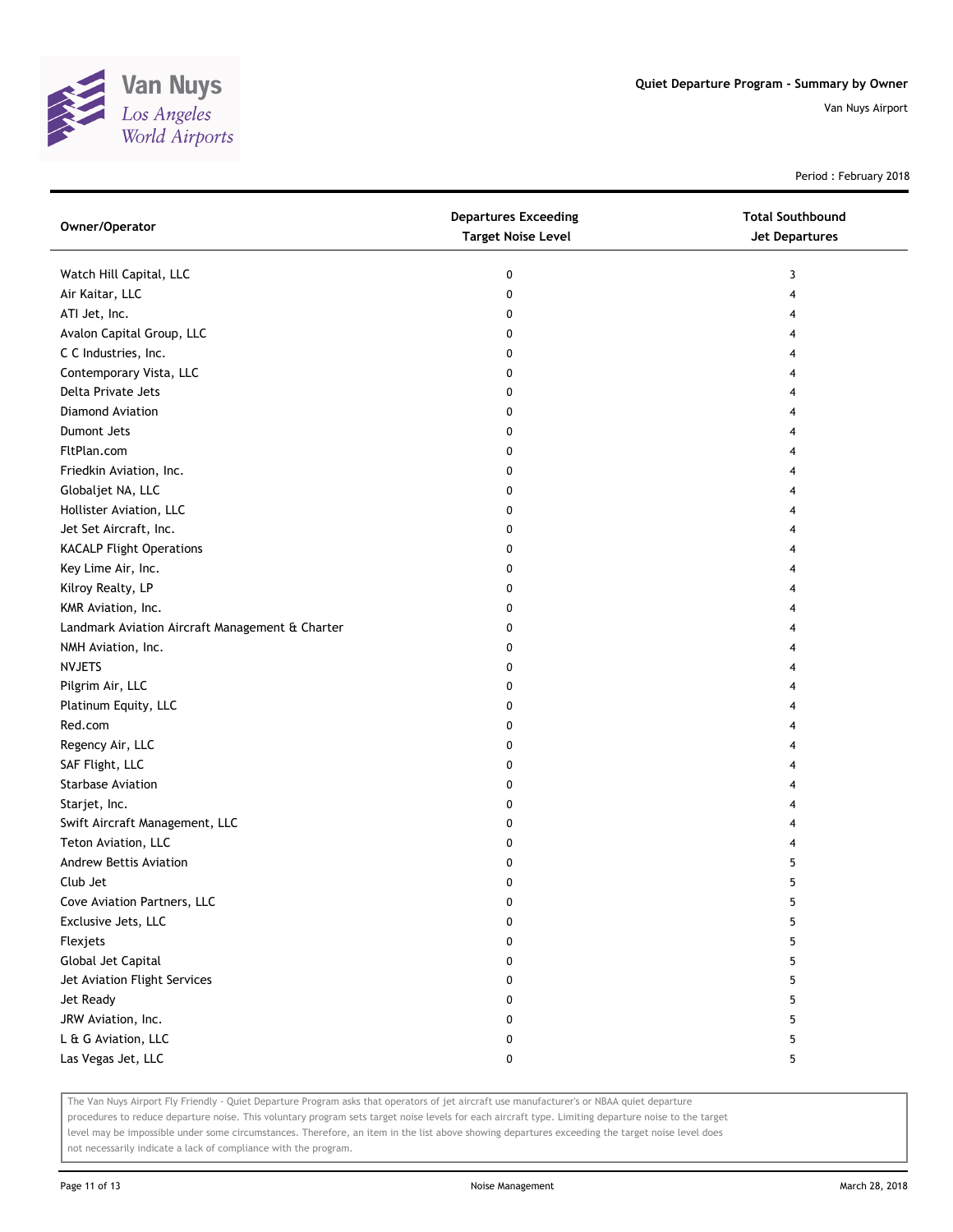

Period : February 2018

| Owner/Operator                              | <b>Departures Exceeding</b><br><b>Target Noise Level</b> | <b>Total Southbound</b><br>Jet Departures |
|---------------------------------------------|----------------------------------------------------------|-------------------------------------------|
| Leveled Wings, LLC                          | 0                                                        | 5                                         |
| Paragon Transport Management, LLC           | 0                                                        | 5                                         |
| Perfect Agreements Leasing, Inc.            | 0                                                        | 5                                         |
| AbbVie US, LLC                              | 0                                                        | 6                                         |
| Cinco Air Charter, LLC                      | 0                                                        | 6                                         |
| <b>Cirrus Aviation Services</b>             | 0                                                        | 6                                         |
| <b>Flight Options</b>                       | 0                                                        | 6                                         |
| Journey Aviation, LLC                       | 0                                                        | 6                                         |
| Sky River Consulting, LLC                   | 0                                                        | 6                                         |
| Solairus Aviation                           | 0                                                        | 6                                         |
| Threshold Technologies, Inc.                | 0                                                        | 6                                         |
| Windsor Jet Management                      | 0                                                        | 6                                         |
| ACI Jet                                     | 0                                                        | 7                                         |
| Corporate Flight International              | 0                                                        | $\overline{7}$                            |
| Gama Aviation Signature Aircraft Management | 0                                                        | 7                                         |
| <b>Oakmont Corporation</b>                  | 0                                                        | 7                                         |
| <b>Tutor-Saliba Corporation</b>             | 0                                                        | 7                                         |
| Air Lease Corporation                       | 0                                                        | 8                                         |
| Jet Aviation Business Jets                  | 0                                                        | 8                                         |
| NetJets, Inc.                               | 0                                                        | 8                                         |
| Paramount Pictures Corporation              | 0                                                        | 8                                         |
| Presidential Aviation, Inc.                 | 0                                                        | 8                                         |
| Scottsdale Hangar One, LLC                  | 0                                                        | 8                                         |
| Space Exploration Technologies, Corp.       | 0                                                        | 8                                         |
| Superior Transportation Associates, Inc.    | 0                                                        | 8                                         |
| XCEL Jet Management, Inc.                   | 0                                                        | 9                                         |
| Latitude 33 Aviation, LLC                   | 0                                                        | 10                                        |
| <b>AVJET Corporation</b>                    | 0                                                        | 11                                        |
| CI Jets                                     | 0                                                        | 11                                        |
| <b>Gama Aviation</b>                        | 0                                                        | 11                                        |
| Jet Aviation Flight Services, Inc.          | 0                                                        | 11                                        |
| Wonderful Citrus Aviation                   | 0                                                        | 11                                        |
| Executive Jet Management, Inc.              | o                                                        | 12                                        |
| Golden State Jet, LLC                       | 0                                                        | 12                                        |
| Prime Jet, LLC                              | 0                                                        | 15                                        |
| Sun Air Jets, LLC                           | 0                                                        | 15                                        |
| Worldwide Jet Charter, Inc.                 | 0                                                        | 16                                        |
| <b>UNKNOWN</b>                              | 0                                                        | 17                                        |
| Dreamline Aviation, LLC                     | 0                                                        | 26                                        |
| Trans-Exec Air Service, Inc.                | 0                                                        | 27                                        |
| JetSuite                                    | 0                                                        | 28                                        |

The Van Nuys Airport Fly Friendly - Quiet Departure Program asks that operators of jet aircraft use manufacturer's or NBAA quiet departure